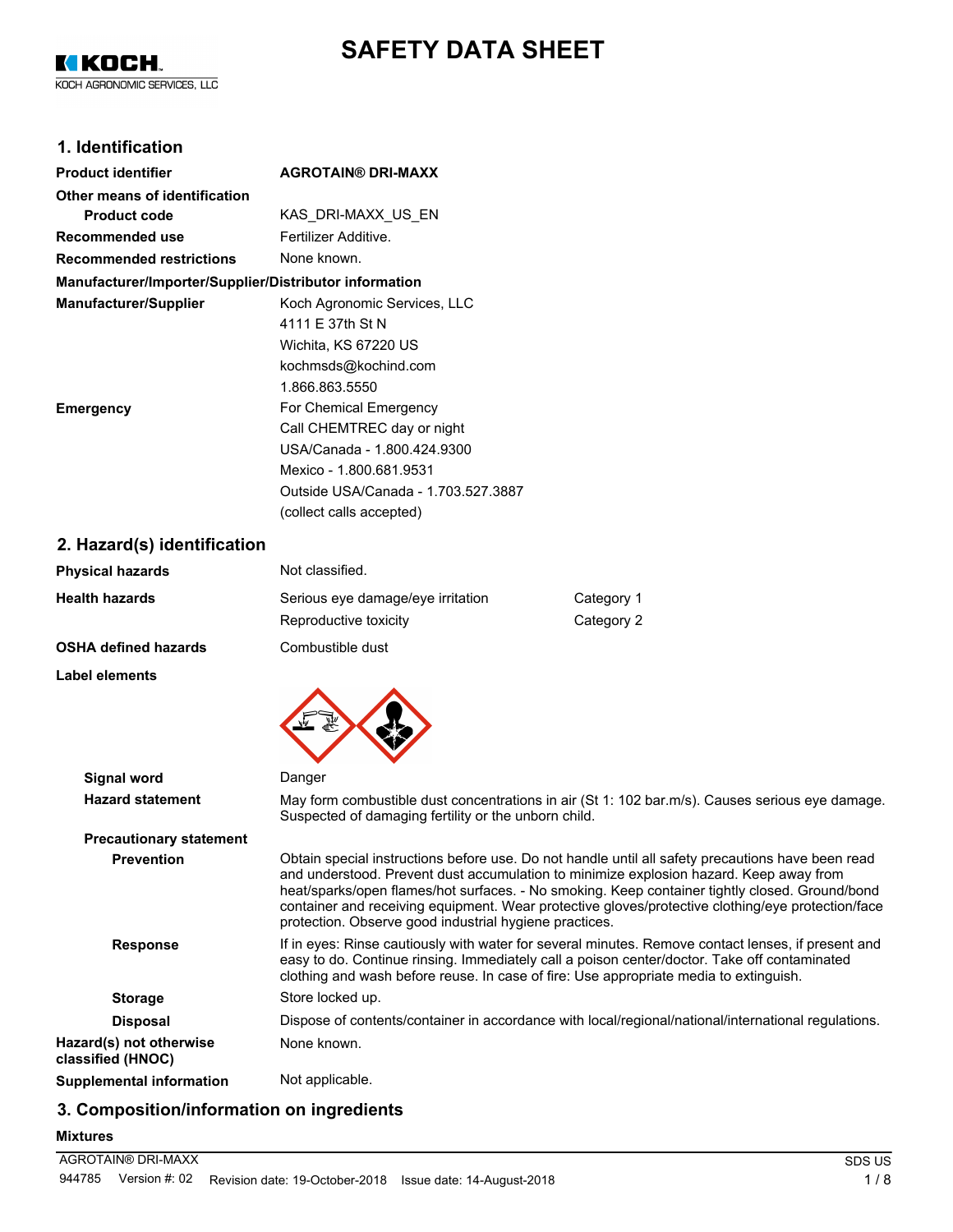| <b>Chemical name</b>                                                         |                                                                                                                                                                                                                                                                                                                                           | <b>CAS number</b> | $\%$      |
|------------------------------------------------------------------------------|-------------------------------------------------------------------------------------------------------------------------------------------------------------------------------------------------------------------------------------------------------------------------------------------------------------------------------------------|-------------------|-----------|
| N-(n-butyl)-thiophosphoric<br>triamide                                       |                                                                                                                                                                                                                                                                                                                                           | 94317-64-3        | $40 - 70$ |
| Non-Hazardous Components                                                     |                                                                                                                                                                                                                                                                                                                                           | Proprietary       | $30 - 60$ |
| Non-hazardous dye                                                            |                                                                                                                                                                                                                                                                                                                                           | Proprietary       | $<$ 3     |
| <b>Composition comments</b>                                                  | All concentrations are in percent by weight unless ingredient is a gas. Gas concentrations are in<br>percent by volume.<br>This Safety Data Sheet is not a guarantee of product specification or NPK value(s). NPK content is<br>on specified sales orders, customer invoices, or product specification sheets obtained from<br>supplier. |                   |           |
| 4. First-aid measures                                                        |                                                                                                                                                                                                                                                                                                                                           |                   |           |
| <b>Inhalation</b>                                                            | Move to fresh air. Call a physician if symptoms develop or persist.                                                                                                                                                                                                                                                                       |                   |           |
| <b>Skin contact</b>                                                          | Wash off with soap and water. Get medical attention if irritation develops and persists.                                                                                                                                                                                                                                                  |                   |           |
| Eye contact                                                                  | Do not rub eyes. Immediately flush eyes with plenty of water for at least 15 minutes. Remove<br>contact lenses, if present and easy to do. Continue rinsing. Get medical attention immediately.                                                                                                                                           |                   |           |
| Ingestion                                                                    | Rinse mouth. Get medical attention if symptoms occur.                                                                                                                                                                                                                                                                                     |                   |           |
| <b>Most important</b><br>symptoms/effects, acute and<br>delayed              | Severe eye irritation. Symptoms may include stinging, tearing, redness, swelling, and blurred<br>vision. Permanent eye damage including blindness could result. Dusts may irritate the respiratory<br>tract, skin and eyes.                                                                                                               |                   |           |
| Indication of immediate<br>medical attention and special<br>treatment needed | Provide general supportive measures and treat symptomatically. Keep victim under observation.<br>Symptoms may be delayed.                                                                                                                                                                                                                 |                   |           |
| <b>General information</b>                                                   | IF exposed or concerned: Get medical advice/attention. Ensure that medical personnel are aware<br>of the material(s) involved, and take precautions to protect themselves. Show this safety data<br>sheet to the doctor in attendance.                                                                                                    |                   |           |
| 5. Fire-fighting measures                                                    |                                                                                                                                                                                                                                                                                                                                           |                   |           |
| Suitable extinguishing media                                                 | Water fog. Foam. Dry chemical powder. Carbon dioxide (CO2). Apply extinguishing media<br>carefully to avoid creating airborne dust. Avoid high pressure media which could cause the<br>formation of a potentially explosible dust-air mixture.                                                                                            |                   |           |
| Unsuitable extinguishing<br>media                                            | Do not use water jet as an extinguisher, as this will spread the fire.                                                                                                                                                                                                                                                                    |                   |           |
| Specific hazards arising from<br>the chemical                                | Explosion hazard: Avoid generating dust; fine dust dispersed in air in sufficient concentrations and<br>in the presence of an ignition source is a potential dust explosion hazard. During fire, gases<br>hazardous to health may be formed.                                                                                              |                   |           |
| Special protective equipment<br>and precautions for firefighters             | Self-contained breathing apparatus and full protective clothing must be worn in case of fire.                                                                                                                                                                                                                                             |                   |           |
| <b>Fire fighting</b><br>equipment/instructions                               | In case of fire and/or explosion do not breathe fumes. Move containers from fire area if you can do<br>so without risk.                                                                                                                                                                                                                   |                   |           |
| <b>Specific methods</b>                                                      | Use standard firefighting procedures and consider the hazards of other involved materials.                                                                                                                                                                                                                                                |                   |           |
| <b>General fire hazards</b>                                                  | May form combustible dust concentrations in air.                                                                                                                                                                                                                                                                                          |                   |           |

## **6. Accidental release measures**

**Personal precautions, protective equipment and emergency procedures**

Keep unnecessary personnel away. Keep people away from and upwind of spill/leak. Use only non-sparking tools. Dust deposits should not be allowed to accumulate on surfaces, as these may form an explosive mixture if they are released into the atmosphere in sufficient concentration. Wear appropriate protective equipment and clothing during clean-up. Use a NIOSH/MSHA approved respirator if there is a risk of exposure to dust/fume at levels exceeding the exposure limits. Do not touch damaged containers or spilled material unless wearing appropriate protective clothing. Ensure adequate ventilation. Local authorities should be advised if significant spillages cannot be contained. For personal protection, see section 8 of the SDS.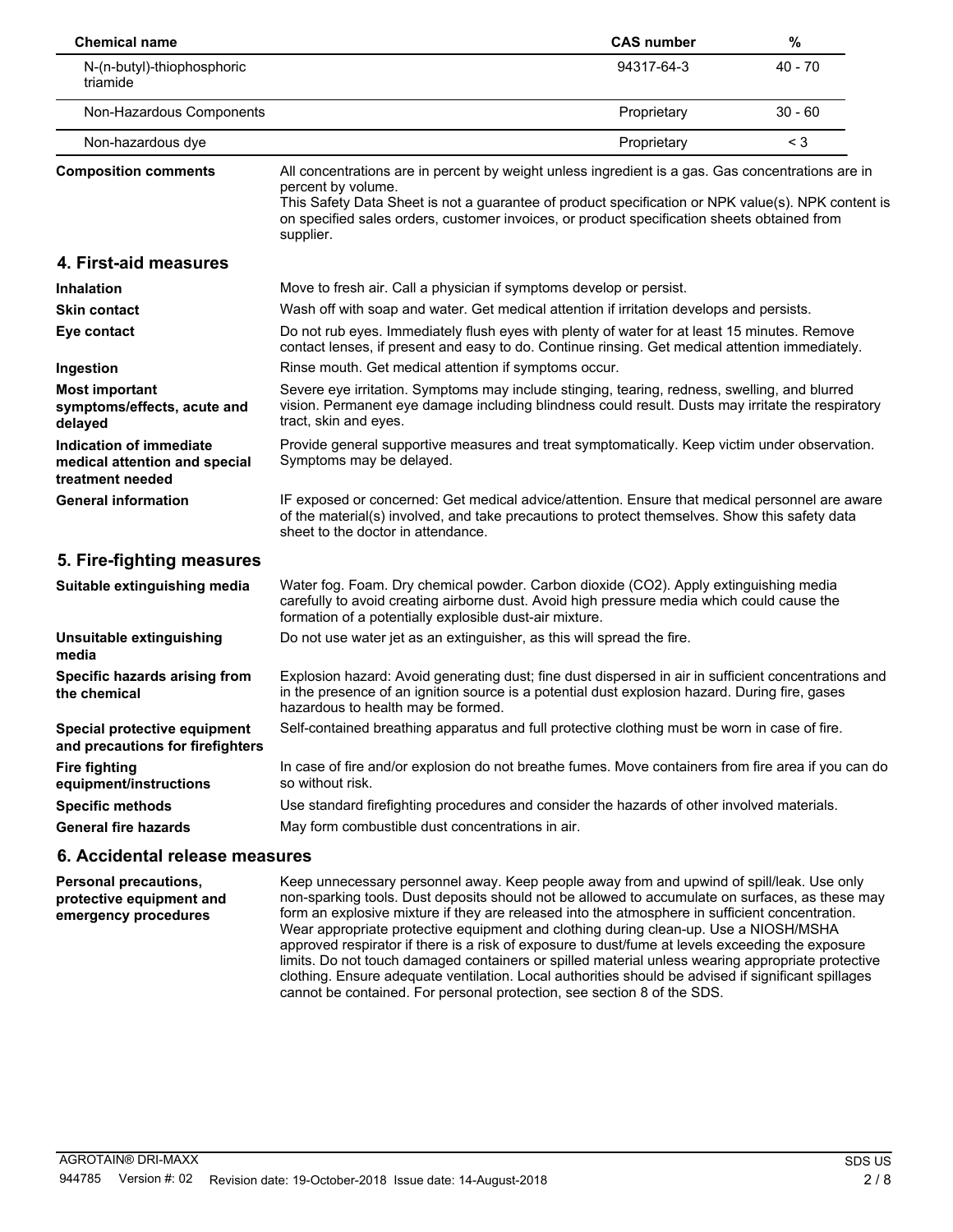| <b>Methods and materials for</b><br>containment and cleaning up | Eliminate all ignition sources (no smoking, flares, sparks, or flames in immediate area). Take<br>precautionary measures against static discharge. Use only non-sparking tools. Avoid dispersal of<br>dust in the air (i.e., clearing dust surfaces with compressed air). Collect dust using a vacuum<br>cleaner equipped with HEPA filter. This product is miscible in water. Stop the flow of material, if<br>this is without risk.                                                                                                                                                                                                                                                                                                                                                                                                                                                                                                                                                                                                                                           |
|-----------------------------------------------------------------|---------------------------------------------------------------------------------------------------------------------------------------------------------------------------------------------------------------------------------------------------------------------------------------------------------------------------------------------------------------------------------------------------------------------------------------------------------------------------------------------------------------------------------------------------------------------------------------------------------------------------------------------------------------------------------------------------------------------------------------------------------------------------------------------------------------------------------------------------------------------------------------------------------------------------------------------------------------------------------------------------------------------------------------------------------------------------------|
|                                                                 | Large Spills: Wet down with water and dike for later disposal. Absorb in vermiculite, dry sand or<br>earth and place into containers. Shovel the material into waste container. Following product<br>recovery, flush area with water.                                                                                                                                                                                                                                                                                                                                                                                                                                                                                                                                                                                                                                                                                                                                                                                                                                           |
|                                                                 | Small Spills: Sweep up or vacuum up spillage and collect in suitable container for disposal. Wipe<br>up with absorbent material (e.g. cloth, fleece). Clean surface thoroughly to remove residual<br>contamination.                                                                                                                                                                                                                                                                                                                                                                                                                                                                                                                                                                                                                                                                                                                                                                                                                                                             |
|                                                                 | Never return spills to original containers for re-use. For waste disposal, see section 13 of the SDS.                                                                                                                                                                                                                                                                                                                                                                                                                                                                                                                                                                                                                                                                                                                                                                                                                                                                                                                                                                           |
| <b>Environmental precautions</b>                                | Avoid discharge into drains, water courses or onto the ground.                                                                                                                                                                                                                                                                                                                                                                                                                                                                                                                                                                                                                                                                                                                                                                                                                                                                                                                                                                                                                  |
| 7. Handling and storage                                         |                                                                                                                                                                                                                                                                                                                                                                                                                                                                                                                                                                                                                                                                                                                                                                                                                                                                                                                                                                                                                                                                                 |
| <b>Precautions for safe handling</b>                            | Obtain special instructions before use. Do not handle until all safety precautions have been read<br>and understood. Minimize dust generation and accumulation. Avoid significant deposits of<br>material, especially on horizontal surfaces, which may become airborne and form combustible dust<br>clouds and may contribute to secondary explosions. Routine housekeeping should be instituted to<br>ensure that dusts do not accumulate on surfaces. Dry powders can build static electricity charges<br>when subjected to the friction of transfer and mixing operations. Provide adequate precautions,<br>such as electrical grounding and bonding, or inert atmospheres. Keep away from heat/sparks/open<br>flames/hot surfaces. - No smoking. Explosion-proof general and local exhaust ventilation. Do not<br>get this material in contact with eyes. Pregnant or breastfeeding women must not handle this<br>product. Should be handled in closed systems, if possible. Wear appropriate personal protective<br>equipment. Observe good industrial hygiene practices. |
| Conditions for safe storage,<br>including any incompatibilities | Store locked up. Keep containers tightly closed in a dry, cool and well-ventilated place. Store away<br>from incompatible materials (see Section 10 of the SDS).                                                                                                                                                                                                                                                                                                                                                                                                                                                                                                                                                                                                                                                                                                                                                                                                                                                                                                                |
|                                                                 | Always use oldest stock first.                                                                                                                                                                                                                                                                                                                                                                                                                                                                                                                                                                                                                                                                                                                                                                                                                                                                                                                                                                                                                                                  |
|                                                                 | For product stored in a package-size greater than 11.5 kg (25.35 lbs.), long term storage at<br>temperatures above 27°C (80.6°F), and long term storage of opened containers, will cause the<br>product to degrade. As the product degrades, it can release harmful gases. Store below 27°C<br>(80.6°F) and use opened containers within 30 days.                                                                                                                                                                                                                                                                                                                                                                                                                                                                                                                                                                                                                                                                                                                               |
|                                                                 | For product stored in a package-size equal to or less than 11.5 kg (25.35 lbs.), long term storage<br>at temperatures above $38^{\circ}$ C (100.4 $^{\circ}$ F), and long term storage of opened containers, will cause the<br>product to degrade. As the product degrades it can release harmful gases. Store below 38°C                                                                                                                                                                                                                                                                                                                                                                                                                                                                                                                                                                                                                                                                                                                                                       |

## **8. Exposure controls/personal protection**

## **Occupational exposure limits**

**controls**

| US. OSHA Table Z-3 (29 CFR 1910.1000)<br><b>Components</b> | Type                                                                                              | Value             | Form                  |
|------------------------------------------------------------|---------------------------------------------------------------------------------------------------|-------------------|-----------------------|
| Dust                                                       | <b>TWA</b>                                                                                        | $5 \text{ mg/m}$  | Total dust.           |
|                                                            |                                                                                                   | $5 \text{ mg/m}$  | Respirable fraction.  |
|                                                            |                                                                                                   | $15 \text{ mg/m}$ | Total dust.           |
|                                                            |                                                                                                   | $15 \text{ mg/m}$ | Respirable fraction.  |
| US. ACGIH Threshold Limit Values<br><b>Components</b>      | <b>Type</b>                                                                                       | Value             | Form                  |
| Dust                                                       | <b>TWA</b>                                                                                        | $3$ mg/m $3$      | Respirable particles. |
|                                                            |                                                                                                   | $10 \text{ mg/m}$ | Inhalable particles.  |
| <b>Biological limit values</b>                             | No biological exposure limits noted for the ingredient(s).                                        |                   |                       |
| Appropriate engineering                                    | Explosion-proof general and local exhaust ventilation. Good general ventilation (typically 10 air |                   |                       |

(100.4°F) and use opened containers within 30 days.

#### Explosion-proof general and local exhaust ventilation. Good general ventilation (typically 10 air changes per hour) should be used. Ventilation rates should be matched to conditions. If applicable, use process enclosures, local exhaust ventilation, or other engineering controls to maintain airborne levels below recommended exposure limits. If exposure limits have not been established, maintain airborne levels to an acceptable level. Provide eyewash station.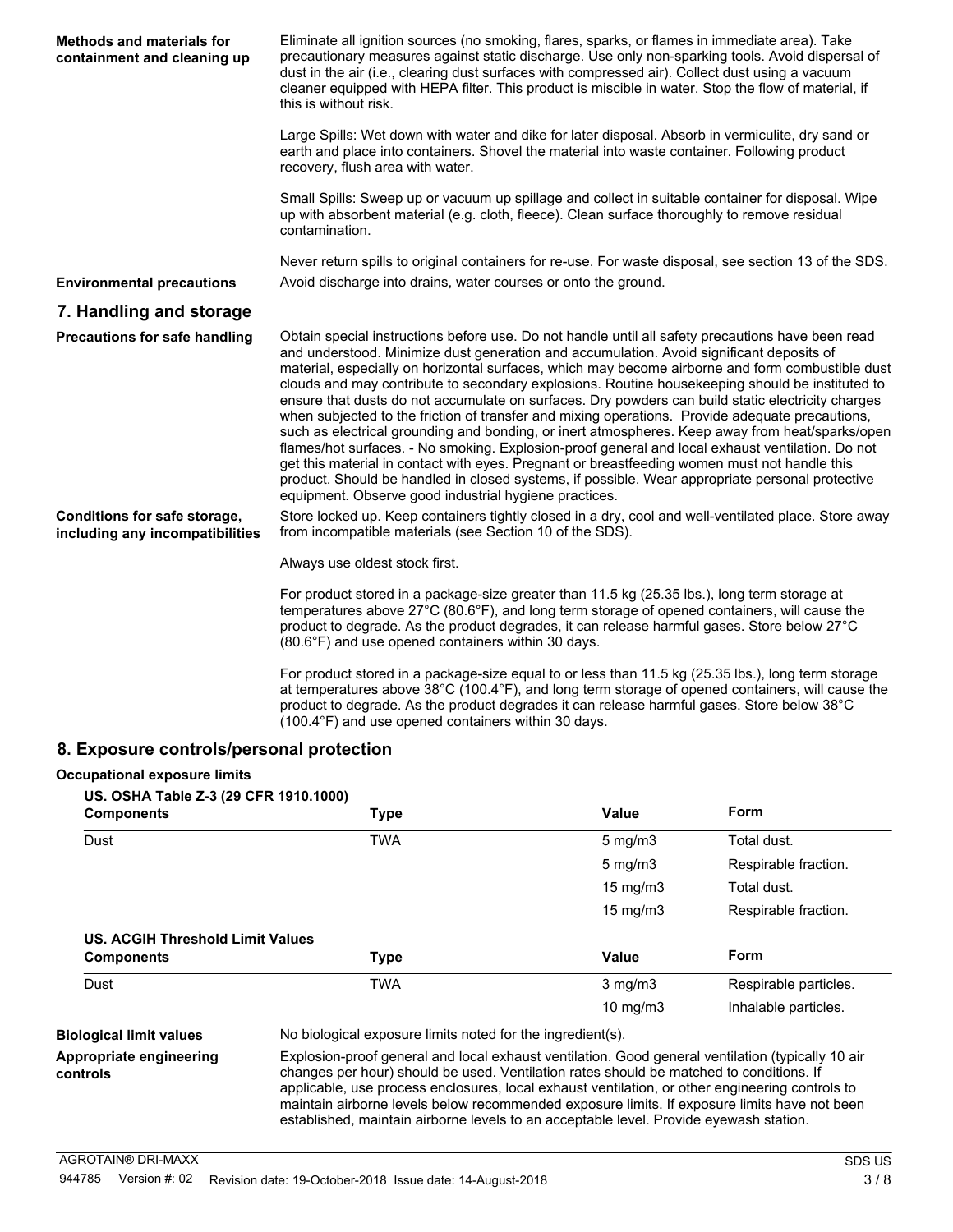|                                                  | Individual protection measures, such as personal protective equipment                                                                                                                                                                                                                                                 |  |  |
|--------------------------------------------------|-----------------------------------------------------------------------------------------------------------------------------------------------------------------------------------------------------------------------------------------------------------------------------------------------------------------------|--|--|
| Eye/face protection                              | Wear safety glasses with side shields (or goggles).                                                                                                                                                                                                                                                                   |  |  |
| <b>Skin protection</b><br><b>Hand protection</b> | Wear appropriate chemical resistant gloves.                                                                                                                                                                                                                                                                           |  |  |
| <b>Skin protection</b><br>Other                  | Wear suitable protective clothing. Use of an impervious apron is recommended.                                                                                                                                                                                                                                         |  |  |
| <b>Respiratory protection</b>                    | Use a NIOSH/MSHA approved respirator if there is a risk of exposure to dust/fume at levels<br>exceeding the exposure limits. Chemical respirator with organic vapor cartridge, full facepiece,<br>dust and mist filter.                                                                                               |  |  |
| <b>Thermal hazards</b>                           | Wear appropriate thermal protective clothing, when necessary.                                                                                                                                                                                                                                                         |  |  |
| General hygiene<br>considerations                | Observe any medical surveillance requirements. When using, do not eat, drink or smoke. Always<br>observe good personal hygiene measures, such as washing after handling the material and before<br>eating, drinking, and/or smoking. Routinely wash work clothing and protective equipment to<br>remove contaminants. |  |  |

## **9. Physical and chemical properties**

| <b>AGROTAIN® DRI-MAXX</b>                         | <b>SDS US</b>                                                                                 |
|---------------------------------------------------|-----------------------------------------------------------------------------------------------|
| <b>Chemical stability</b>                         | Stable under normal temperature conditions.                                                   |
| <b>Reactivity</b>                                 | The product is stable and non-reactive under normal conditions of use, storage and transport. |
| 10. Stability and reactivity                      |                                                                                               |
| <b>LEL</b>                                        | 50 g/ $m3$                                                                                    |
| <b>Oxidizing properties</b>                       | Not oxidizing.                                                                                |
| <b>Explosive properties</b>                       | Not explosive.                                                                                |
| <b>Density</b>                                    | 32.00 - 34.00 lb/ft <sup>3</sup> @ 20 °C                                                      |
| <b>Other information</b>                          |                                                                                               |
| <b>Viscosity</b>                                  | Not available.                                                                                |
| <b>Decomposition temperature</b>                  | Not available.                                                                                |
| <b>Auto-ignition temperature</b>                  | Not available.                                                                                |
| <b>Partition coefficient</b><br>(n-octanol/water) | Not available.                                                                                |
| Solubility (water)                                | Appreciable.                                                                                  |
| Solubility(ies)                                   |                                                                                               |
| <b>Relative density</b>                           | Not available.                                                                                |
| <b>Vapor density</b>                              | Not available.                                                                                |
| Vapor pressure                                    | Not available.                                                                                |
| <b>Flammability limit - upper</b><br>(%)          | Not applicable.                                                                               |
| <b>Flammability limit - lower</b><br>(%)          | Not applicable.                                                                               |
| Upper/lower flammability or explosive limits      |                                                                                               |
| Flammability (solid, gas)                         | Not applicable.                                                                               |
| <b>Evaporation rate</b>                           | Not available.                                                                                |
| <b>Flash point</b>                                | Not applicable.                                                                               |
| Initial boiling point and boiling<br>range        | Not available.                                                                                |
| Melting point/freezing point                      | Not available.                                                                                |
| рH                                                | 7.5 - 8.2 10% Aqueous solution                                                                |
| <b>Odor threshold</b>                             | Not available.                                                                                |
| Odor                                              | Slight Amine Odor.                                                                            |
| Color                                             | Green.                                                                                        |
| <b>Form</b>                                       | Powder.                                                                                       |
| <b>Physical state</b>                             | Solid.                                                                                        |
| <b>Appearance</b>                                 | Green powder.                                                                                 |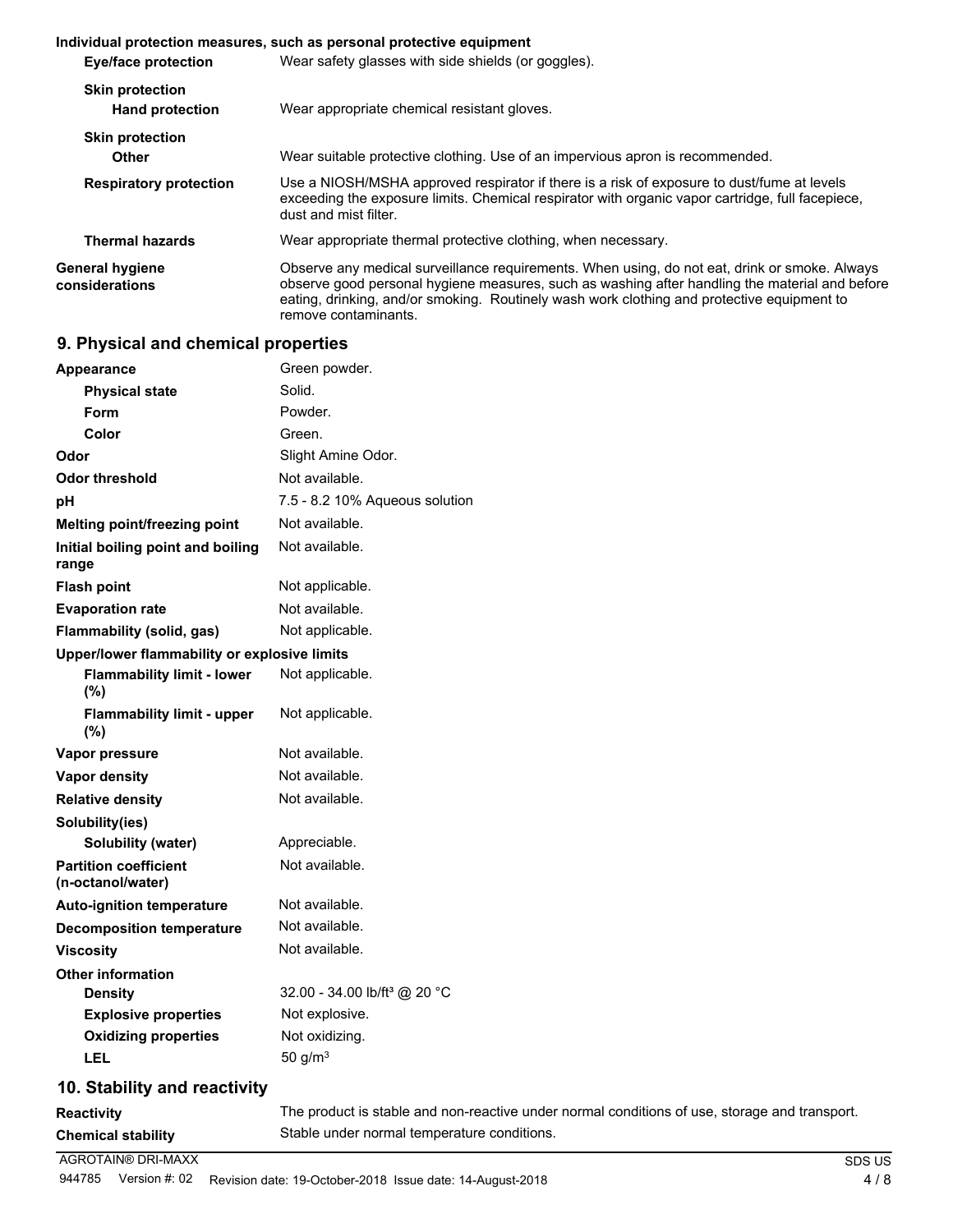| <b>Possibility of hazardous</b><br>reactions | Hazardous polymerization does not occur.                                                                      |
|----------------------------------------------|---------------------------------------------------------------------------------------------------------------|
| <b>Conditions to avoid</b>                   | Extreme temperatures.                                                                                         |
| Incompatible materials                       | Acids. Strong reducing agents. Strong oxidizing agents.                                                       |
| <b>Hazardous decomposition</b><br>products   | Ammonia. Formaldehyde. Hydrogen sulfide. During combustion: Carbon oxides. Nitrogen oxides.<br>Sulfur oxides. |

# **11. Toxicological information**

## **Information on likely routes of exposure**

| <b>Inhalation</b>                                                                  | Dust may irritate respiratory system.                                                                                                                                                                                       |
|------------------------------------------------------------------------------------|-----------------------------------------------------------------------------------------------------------------------------------------------------------------------------------------------------------------------------|
| <b>Skin contact</b>                                                                | Dust or powder may irritate the skin.                                                                                                                                                                                       |
| Eye contact                                                                        | Causes serious eye damage.                                                                                                                                                                                                  |
| Ingestion                                                                          | Expected to be a low ingestion hazard.                                                                                                                                                                                      |
| Symptoms related to the<br>physical, chemical and<br>toxicological characteristics | Severe eye irritation. Symptoms may include stinging, tearing, redness, swelling, and blurred<br>vision. Permanent eye damage including blindness could result. Dusts may irritate the respiratory<br>tract, skin and eyes. |

#### **Information on toxicological effects**

#### **Acute toxicity**

| <b>Components</b>                                     | <b>Species</b>                                                                                                                                                                                        | <b>Test Results</b>   |  |
|-------------------------------------------------------|-------------------------------------------------------------------------------------------------------------------------------------------------------------------------------------------------------|-----------------------|--|
| N-(n-butyl)-thiophosphoric triamide (CAS 94317-64-3)  |                                                                                                                                                                                                       |                       |  |
| <b>Acute</b>                                          |                                                                                                                                                                                                       |                       |  |
| <b>Dermal</b>                                         |                                                                                                                                                                                                       |                       |  |
| LD50                                                  | Rabbit                                                                                                                                                                                                | > 2000 mg/kg          |  |
| <b>Inhalation</b>                                     |                                                                                                                                                                                                       |                       |  |
| LC50                                                  | Wistar rat                                                                                                                                                                                            | $> 2.1$ mg/l, 4 hours |  |
| Oral                                                  |                                                                                                                                                                                                       |                       |  |
| LD <sub>50</sub>                                      | Wistar rat                                                                                                                                                                                            | > 2000 mg/kg          |  |
| <b>Skin corrosion/irritation</b>                      | Prolonged skin contact may cause temporary irritation.                                                                                                                                                |                       |  |
| Serious eye damage/eye<br>irritation                  | Causes serious eye damage.                                                                                                                                                                            |                       |  |
| <b>Respiratory or skin sensitization</b>              |                                                                                                                                                                                                       |                       |  |
| <b>Respiratory sensitization</b>                      | Not a respiratory sensitizer.                                                                                                                                                                         |                       |  |
| <b>Skin sensitization</b>                             | This product is not expected to cause skin sensitization.                                                                                                                                             |                       |  |
| Germ cell mutagenicity                                | No data available to indicate product or any components present at greater than 0.1% are<br>mutagenic or genotoxic.                                                                                   |                       |  |
| Carcinogenicity                                       | Not classifiable as to carcinogenicity to humans.                                                                                                                                                     |                       |  |
|                                                       | <b>IARC Monographs. Overall Evaluation of Carcinogenicity</b>                                                                                                                                         |                       |  |
| Not listed.                                           |                                                                                                                                                                                                       |                       |  |
| <b>NTP Report on Carcinogens</b>                      |                                                                                                                                                                                                       |                       |  |
| Not listed.                                           |                                                                                                                                                                                                       |                       |  |
| Not regulated.                                        | OSHA Specifically Regulated Substances (29 CFR 1910.1001-1053)                                                                                                                                        |                       |  |
| <b>Reproductive toxicity</b>                          | Possible reproductive hazard. Suspected of damaging fertility or the unborn child.                                                                                                                    |                       |  |
| Specific target organ toxicity -                      | Not classified.                                                                                                                                                                                       |                       |  |
| single exposure                                       |                                                                                                                                                                                                       |                       |  |
| Specific target organ toxicity -<br>repeated exposure | Not classified.                                                                                                                                                                                       |                       |  |
| <b>Aspiration hazard</b>                              | Not an aspiration hazard.                                                                                                                                                                             |                       |  |
| 12. Ecological information                            |                                                                                                                                                                                                       |                       |  |
| <b>Ecotoxicity</b>                                    | The product is not classified as environmentally hazardous. However, this does not exclude the<br>possibility that large or frequent spills can have a harmful or damaging effect on the environment. |                       |  |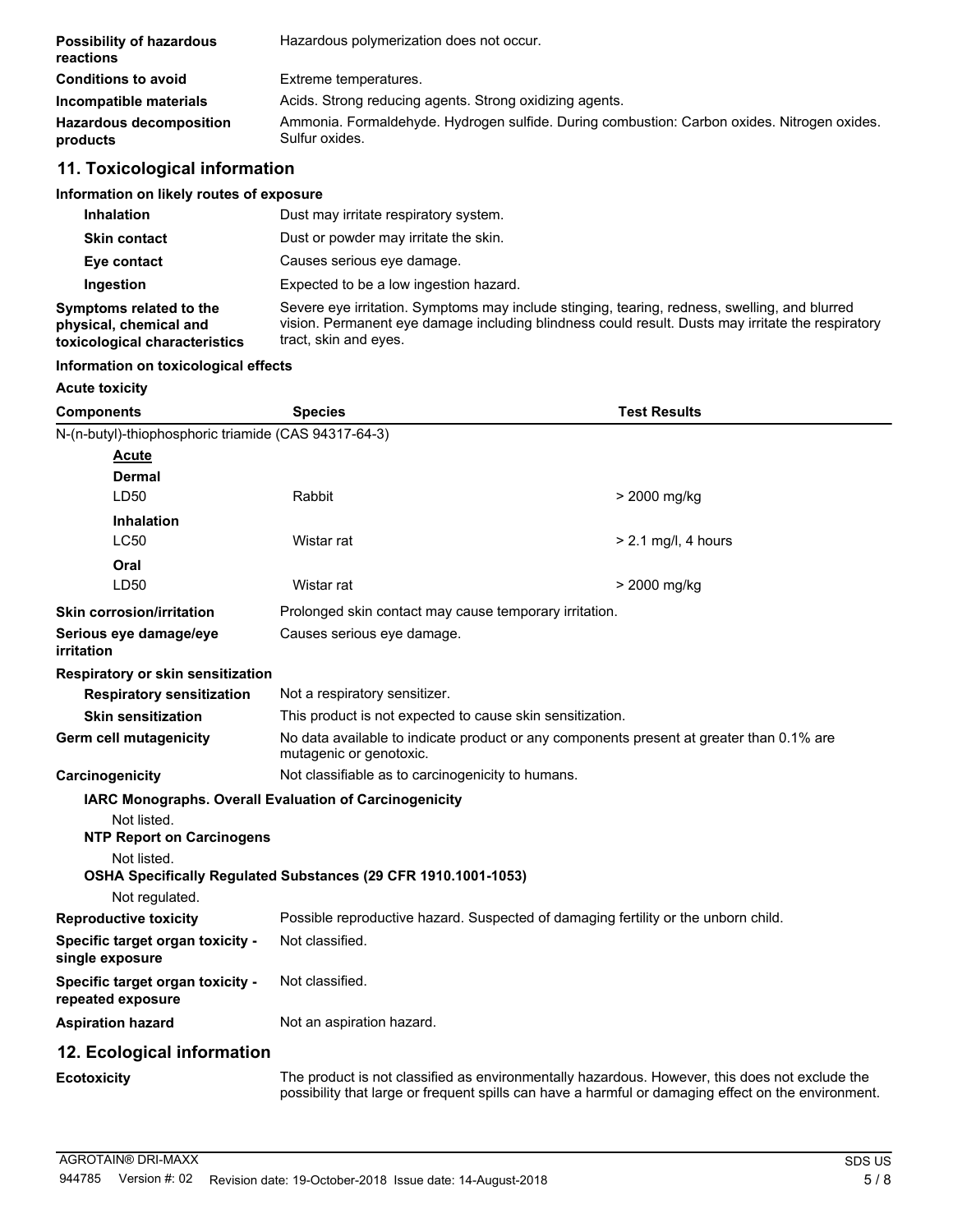| <b>Components</b>                                    |                  | <b>Species</b>                                                                                                                                                                             | <b>Test Results</b> |
|------------------------------------------------------|------------------|--------------------------------------------------------------------------------------------------------------------------------------------------------------------------------------------|---------------------|
| N-(n-butyl)-thiophosphoric triamide (CAS 94317-64-3) |                  |                                                                                                                                                                                            |                     |
| <b>Aquatic</b>                                       |                  |                                                                                                                                                                                            |                     |
| Algae                                                | EC <sub>50</sub> | Selenastrum capricornutum                                                                                                                                                                  | 280 mg/l, 96 hours  |
| Crustacea                                            | EC50             | Daphnia magna                                                                                                                                                                              | 290 mg/l, 48 hours  |
|                                                      | <b>LC50</b>      | Daphnia                                                                                                                                                                                    | 350 mg/l, 48 hours  |
| Fish                                                 | <b>LC50</b>      | Lepomis macrochirus                                                                                                                                                                        | 1140 mg/l, 96 hours |
| <b>Persistence and degradability</b>                 |                  | No data is available on the degradability of any ingredients in the mixture.                                                                                                               |                     |
| <b>Bioaccumulative potential</b>                     |                  | No data available.                                                                                                                                                                         |                     |
| Mobility in soil                                     |                  | The product is soluble in water.                                                                                                                                                           |                     |
| Other adverse effects                                |                  | No other adverse environmental effects (e.g. ozone depletion, photochemical ozone creation<br>potential, endocrine disruption, global warming potential) are expected from this component. |                     |
|                                                      |                  |                                                                                                                                                                                            |                     |

#### **13. Disposal considerations**

| <b>Disposal instructions</b>             | Collect and reclaim or dispose in sealed containers at licensed waste disposal site. Dispose of<br>contents/container in accordance with local/regional/national/international regulations.                              |
|------------------------------------------|--------------------------------------------------------------------------------------------------------------------------------------------------------------------------------------------------------------------------|
| Local disposal regulations               | Dispose in accordance with all applicable regulations.                                                                                                                                                                   |
| Hazardous waste code                     | The waste code should be assigned in discussion between the user, the producer and the waste<br>disposal company.                                                                                                        |
| Waste from residues / unused<br>products | Dispose in accordance with applicable regulations. Empty containers or liners may retain some<br>product residues. This material and its container must be disposed of in a safe manner (see:<br>Disposal instructions). |
| Contaminated packaging                   | Since emptied containers may retain product residue, follow label warnings even after container is<br>emptied. Empty containers should be taken to an approved waste handling site for recycling or<br>disposal.         |

## **14. Transport information**

## **DOT**

Not regulated as dangerous goods.

# **IATA**

Not regulated as dangerous goods.

#### **IMDG**

Not regulated as dangerous goods.

#### **Transport in bulk according to** Not applicable. **Annex II of MARPOL 73/78 and the IBC Code**

## **15. Regulatory information**

This product is a "Hazardous Chemical" as defined by the OSHA Hazard Communication Standard, 29 CFR 1910.1200. **US federal regulations**

## **TSCA Section 12(b) Export Notification (40 CFR 707, Subpt. D)**

N-(n-butyl)-thiophosphoric triamide (CAS 94317-64-3) 1.0 % One-Time Export Notification only.

**CERCLA Hazardous Substance List (40 CFR 302.4)**

Not listed.

**SARA 304 Emergency release notification**

## Not regulated.

**OSHA Specifically Regulated Substances (29 CFR 1910.1001-1053)**

Not regulated.

## **Superfund Amendments and Reauthorization Act of 1986 (SARA)**

## **SARA 302 Extremely hazardous substance**

Not listed.

| SARA 311/312 Hazardous<br>chemical     | Yes                                                                               |
|----------------------------------------|-----------------------------------------------------------------------------------|
| <b>Classified hazard</b><br>categories | Combustible dust<br>Serious eye damage or eye irritation<br>Reproductive toxicity |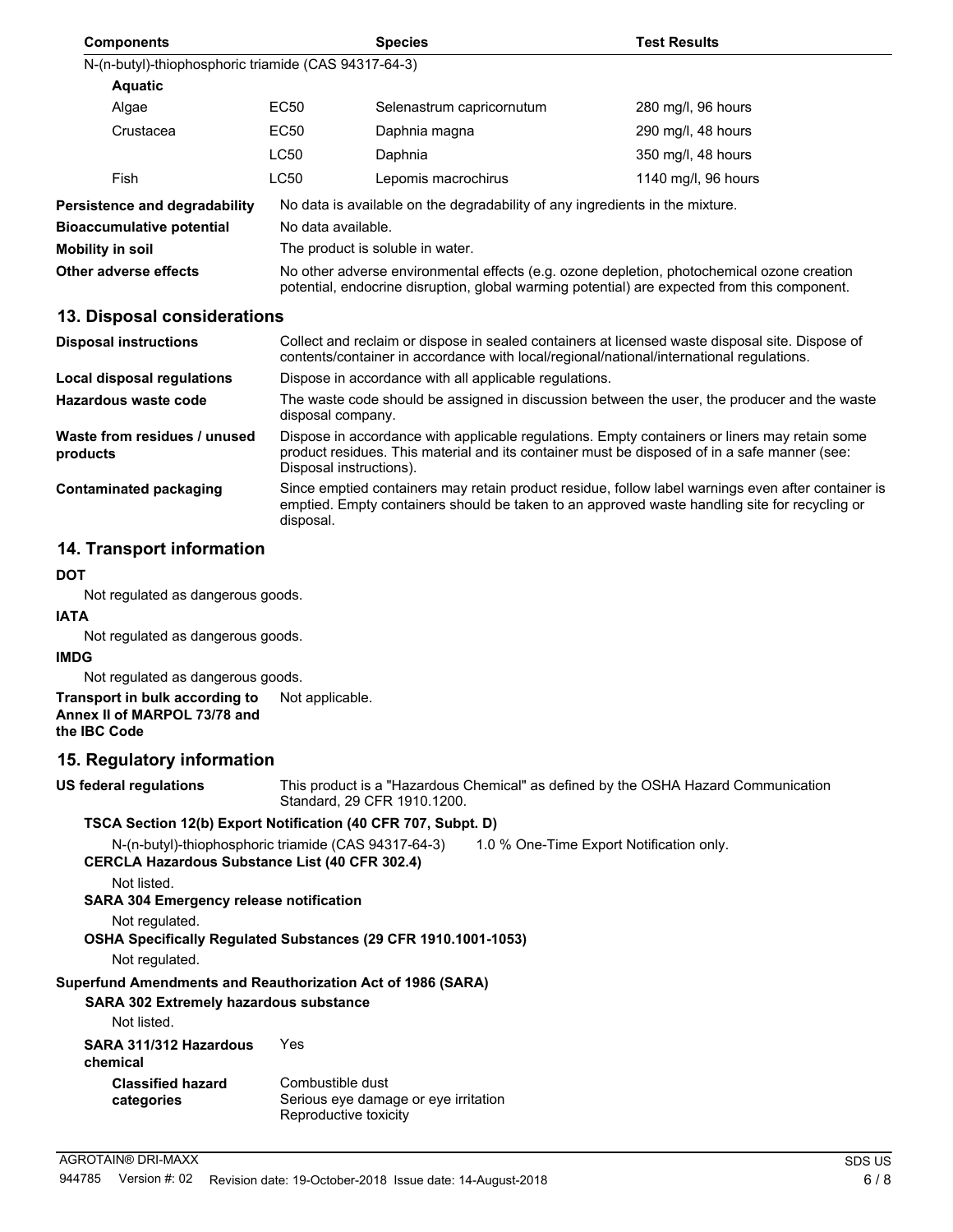# **SARA 313 (TRI reporting)**

Not regulated.

#### **Other federal regulations**

**Clean Air Act (CAA) Section 112 Hazardous Air Pollutants (HAPs) List**

Not regulated.

**Clean Air Act (CAA) Section 112(r) Accidental Release Prevention (40 CFR 68.130)**

Not regulated.

**Safe Drinking Water Act** Not regulated.

**(SDWA)**

## **US state regulations**

#### **US. Massachusetts RTK - Substance List**

Not regulated.

- **US. New Jersey Worker and Community Right-to-Know Act** Not listed.
- **US. Pennsylvania Worker and Community Right-to-Know Law** Not listed.

#### **US. Rhode Island RTK**

Not regulated.

#### **California Proposition 65**

California Safe Drinking Water and Toxic Enforcement Act of 2016 (Proposition 65): This material is not known to contain any chemicals currently listed as carcinogens or reproductive toxins. For more information go to www.P65Warnings.ca.gov.

#### **International Inventories**

| Country(s) or region        | <b>Inventory name</b>                                                     | On inventory (yes/no)* |
|-----------------------------|---------------------------------------------------------------------------|------------------------|
| Australia                   | Australian Inventory of Chemical Substances (AICS)                        | Yes                    |
| Canada                      | Domestic Substances List (DSL)                                            | Yes                    |
| Canada                      | Non-Domestic Substances List (NDSL)                                       | <b>No</b>              |
| China                       | Inventory of Existing Chemical Substances in China (IECSC)                | No.                    |
| Europe                      | European Inventory of Existing Commercial Chemical<br>Substances (EINECS) | No.                    |
| Europe                      | European List of Notified Chemical Substances (ELINCS)                    | No.                    |
| Japan                       | Inventory of Existing and New Chemical Substances (ENCS)                  | Yes                    |
| Korea                       | Existing Chemicals List (ECL)                                             | Yes                    |
| New Zealand                 | New Zealand Inventory                                                     | Yes                    |
| Philippines                 | Philippine Inventory of Chemicals and Chemical Substances<br>(PICCS)      | <b>No</b>              |
| Taiwan                      | Taiwan Chemical Substance Inventory (TCSI)                                | No.                    |
| United States & Puerto Rico | Toxic Substances Control Act (TSCA) Inventory                             | Yes                    |
|                             |                                                                           |                        |

\*A "Yes" indicates this product complies with the inventory requirements administered by the governing country(s). A "No" indicates that one or more components of the product are not listed or exempt from listing on the inventory administered by the governing country(s).

## **16. Other information, including date of preparation or last revision**

| <b>Issue date</b>               | 14-August-2018                                                                                                                                                                       |
|---------------------------------|--------------------------------------------------------------------------------------------------------------------------------------------------------------------------------------|
| <b>Revision date</b>            | 19-October-2018                                                                                                                                                                      |
| <b>Version #</b>                | 02                                                                                                                                                                                   |
| <b>Further information</b>      | Refer to NFPA 654, Standard for the Prevention of Fire and Dust Explosions from the<br>Manufacturing, Processing, and Handling of Combustible Particulate Solids, for safe handling. |
| <b>HMIS<sup>®</sup></b> ratings | Health: $2^*$<br>Flammability: 0<br>Physical hazard: 0                                                                                                                               |
| <b>NFPA ratings</b>             | າ<br>$\bullet$                                                                                                                                                                       |